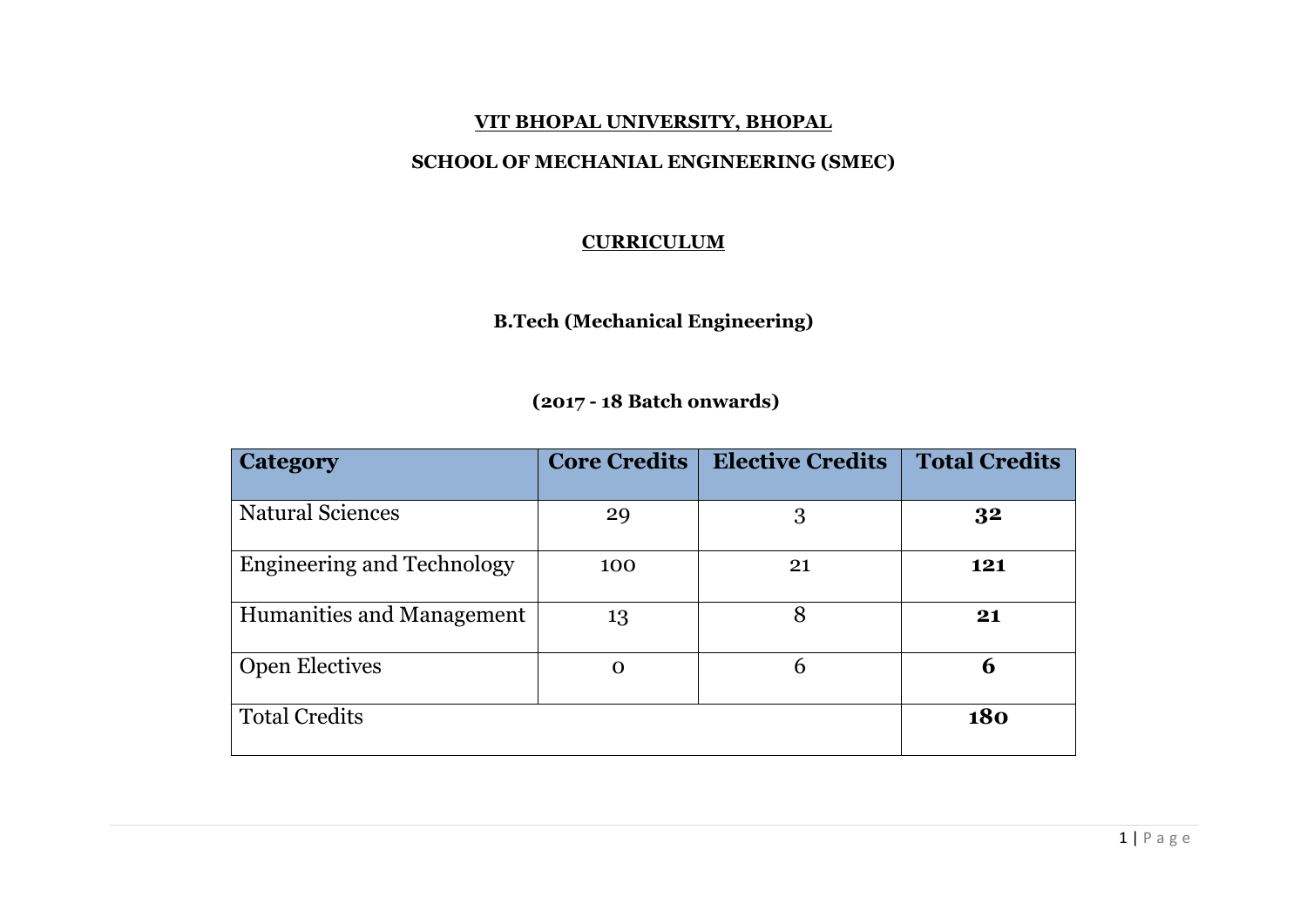| <b>Natural Sciences</b>                        |                                                                 | VIT BHOPAL / B.Tech. Mechanical Engineering (4 years - 180 Credits) |                                       |            |                |                          |                                 |             |    |                         |                  |     |  |  |  |
|------------------------------------------------|-----------------------------------------------------------------|---------------------------------------------------------------------|---------------------------------------|------------|----------------|--------------------------|---------------------------------|-------------|----|-------------------------|------------------|-----|--|--|--|
|                                                | 32<br>Cr.                                                       |                                                                     | <b>Engineering and</b>                |            | 121            |                          | <b>Humanities and</b>           |             |    | 21                      | Open             | 6   |  |  |  |
|                                                |                                                                 |                                                                     | <b>Technology</b>                     |            | Cr.            |                          | <b>Management Courses</b>       |             |    | Cr.                     | <b>Electives</b> | Cr. |  |  |  |
| <b>Natural Sciences -</b>                      |                                                                 |                                                                     | <b>Engineering &amp; Technology -</b> |            |                |                          | <b>Humanities and</b>           |             |    |                         |                  |     |  |  |  |
|                                                | 29<br><b>Type</b><br><b>Core courses</b><br><b>Core courses</b> |                                                                     | <b>Type</b>                           | 100        |                | <b>Management - Core</b> |                                 | <b>Type</b> | 13 |                         |                  |     |  |  |  |
|                                                |                                                                 |                                                                     |                                       |            |                |                          | courses                         |             |    |                         |                  |     |  |  |  |
|                                                |                                                                 |                                                                     |                                       |            |                |                          |                                 |             |    |                         | Any              |     |  |  |  |
| <b>LTP</b><br><b>Engineering Physics</b>       | $\overline{4}$                                                  | EEE1001                                                             | <b>Electric Circuits and systems</b>  | <b>LTP</b> | $\overline{4}$ | <b>ENG1002</b>           | Communication for               |             | LT | $\overline{\mathbf{3}}$ | courses          |     |  |  |  |
| PHY1001                                        |                                                                 |                                                                     |                                       |            |                |                          | <b>Technical Professionals</b>  |             |    |                         | of 6             |     |  |  |  |
|                                                |                                                                 |                                                                     |                                       |            |                |                          |                                 |             |    |                         | credits          |     |  |  |  |
| Engineering<br><b>ITP</b><br>CHY1001           | $\overline{4}$                                                  | CSE1001                                                             | Introduction to problem               | <b>LTP</b> | $\overline{4}$ | <b>ENG2001</b>           | <b>Technical Writing &amp;</b>  |             | LT | $\overline{2}$          |                  |     |  |  |  |
| Chemistry                                      |                                                                 |                                                                     | solving and programming               |            |                |                          | Composition                     |             |    |                         |                  |     |  |  |  |
| Environmental<br>CHY1002<br>LT                 | $\overline{3}$                                                  | MEE1006                                                             | Basic workshop                        | P          | $\overline{2}$ | <b>HUM1007</b>           | <b>Ethics and Values</b>        |             | LT | $\overline{2}$          |                  |     |  |  |  |
| Science<br>Calculus and                        |                                                                 |                                                                     |                                       |            |                |                          |                                 |             |    |                         |                  |     |  |  |  |
| MAT1001<br>LT<br>Laplace Transforms            | $\overline{4}$                                                  | MEE1001                                                             | LP<br><b>Engineering Drawing</b>      |            | $\overline{4}$ | STS1001                  | Soft Skills I                   |             | LT | $\mathbf{1}$            |                  |     |  |  |  |
| Differential &                                 |                                                                 |                                                                     |                                       |            |                |                          |                                 |             |    |                         |                  |     |  |  |  |
| Difference<br>MAT2001<br>LT                    | 3                                                               | MEE1004                                                             | Engineering                           | <b>LT</b>  | 3              | STS2001                  | Soft Skills II                  |             | LT | $\mathbf{1}$            |                  |     |  |  |  |
| Equations                                      |                                                                 |                                                                     | Thermodynamics                        |            |                |                          |                                 |             |    |                         |                  |     |  |  |  |
| <b>Complex Variables</b>                       |                                                                 |                                                                     |                                       |            |                |                          |                                 |             |    |                         |                  |     |  |  |  |
| and Partial<br>MAT3001<br>LT                   | $\overline{4}$                                                  | MEE1002                                                             | <b>Engineering Mechanics</b>          | <b>LT</b>  | 3              | <b>EXCXXXX</b>           | <b>Extracurricular Activity</b> |             | PJ | $\overline{2}$          |                  |     |  |  |  |
| <b>Differential</b>                            |                                                                 |                                                                     |                                       |            |                |                          |                                 |             |    |                         |                  |     |  |  |  |
| Equations                                      |                                                                 |                                                                     |                                       |            |                |                          |                                 |             |    |                         |                  |     |  |  |  |
| <b>Applied Numerical</b><br>MAT2003<br>LT      | $\overline{3}$                                                  | MEE2096                                                             | <b>Engineering Design</b>             | LT.        | $\overline{2}$ | <b>HUM1008</b>           | Swachh Bharat                   |             | PI | $\overline{2}$          |                  |     |  |  |  |
| Methods                                        |                                                                 |                                                                     |                                       |            |                |                          |                                 |             |    |                         |                  |     |  |  |  |
| Probability,                                   |                                                                 |                                                                     | Materials Engineering and             | LP         |                |                          |                                 |             |    |                         |                  |     |  |  |  |
| MAT3003<br>Statistics and<br>LT<br>Reliability | $\overline{4}$                                                  | MEE1003                                                             | Technology                            |            | $\overline{a}$ |                          |                                 |             |    |                         |                  |     |  |  |  |
|                                                |                                                                 |                                                                     |                                       |            |                |                          | <b>Humanities and</b>           |             |    |                         |                  |     |  |  |  |
| <b>Natural Sciences -</b>                      | 3                                                               | MEE2001                                                             | Machine drawing                       | P          | $\overline{4}$ |                          | <b>Management - Elective</b>    |             |    | 8                       |                  |     |  |  |  |
| <b>Elective Courses</b>                        |                                                                 |                                                                     |                                       |            |                |                          | <b>Courses</b>                  |             |    |                         |                  |     |  |  |  |
| <b>Type</b>                                    | 3Cr                                                             | MEE1005                                                             | <b>Fluid Mechanics</b>                | <b>LTP</b> | $\overline{4}$ |                          | Course $-1$                     |             | LT | 3                       |                  |     |  |  |  |
| LP.<br>PHY2001<br><b>Materials Science</b>     | $\overline{3}$                                                  | MEE2002                                                             | <b>Strength of Materials</b>          | <b>LTP</b> | $\overline{4}$ |                          | Course $-$ II                   |             | LT | 3                       |                  |     |  |  |  |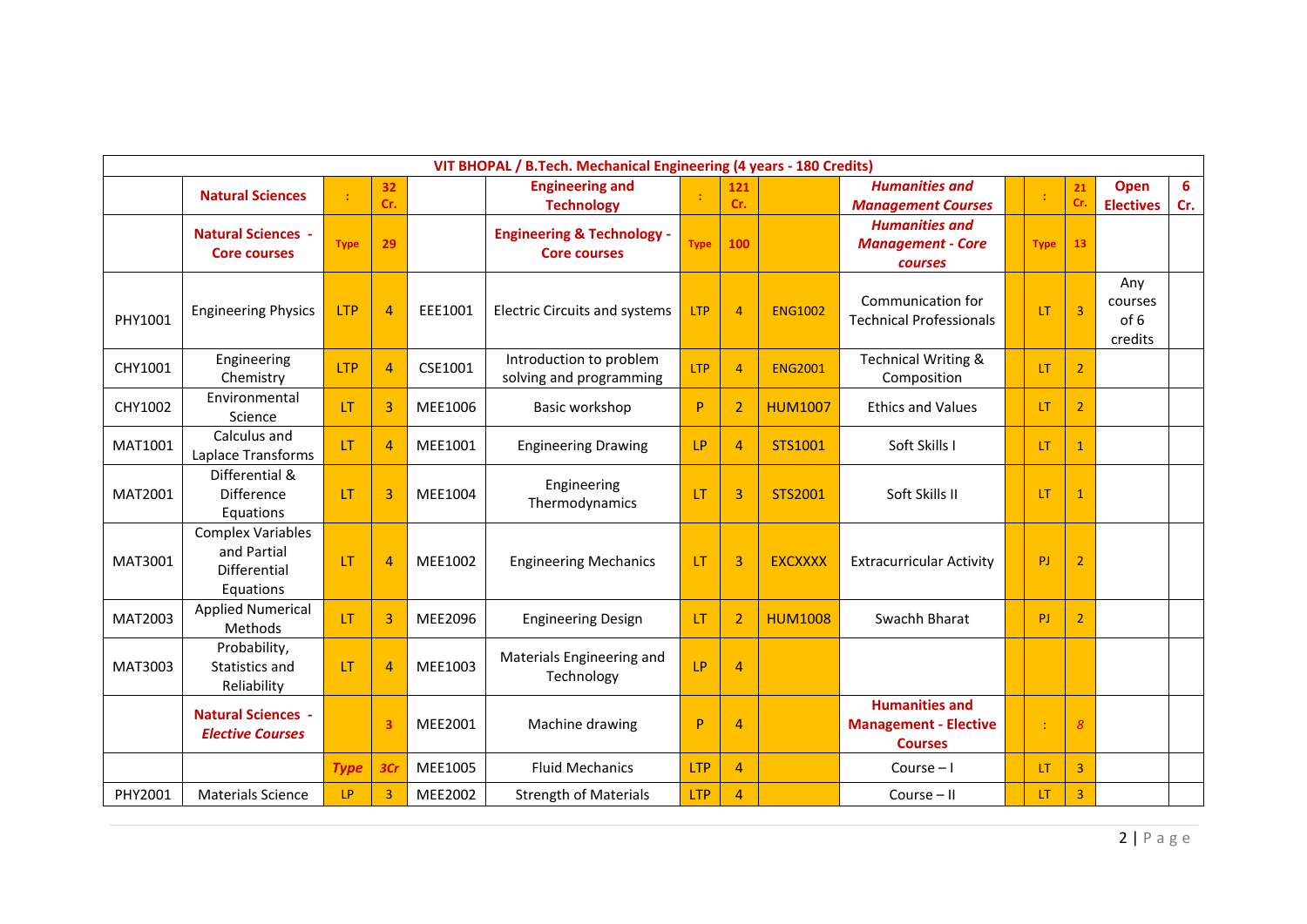| PHY2002 | Energy and<br>Environmental<br>physics   | <b>LT</b> | $\overline{3}$ | MEE2004        | <b>Thermal Engineering</b><br><b>LTP</b><br>systems                                    |            | $\overline{4}$ | Course - III                 | <b>LT</b> | $\overline{2}$ |  |
|---------|------------------------------------------|-----------|----------------|----------------|----------------------------------------------------------------------------------------|------------|----------------|------------------------------|-----------|----------------|--|
| CHY2001 | Materials and<br>Instrumental<br>methods | <b>LT</b> | $\overline{3}$ | MEE2005        | <b>Mechanics of Machines</b><br><b>LTP</b>                                             |            | $\overline{4}$ | (Refer Annexure for<br>List) |           |                |  |
|         |                                          |           |                | MEE2003        | Manufacturing processes                                                                | LP         | $\overline{4}$ |                              |           |                |  |
|         |                                          |           |                | MEE3002        | Design of Machine<br>elements                                                          | LT         | $\overline{4}$ |                              |           |                |  |
|         |                                          |           |                | MEE3004        | <b>Heat Transfer</b>                                                                   | <b>LTP</b> | $\overline{4}$ |                              |           |                |  |
|         |                                          |           |                | MEE3003        | Machining process and<br>Metrology                                                     | LP         | $\overline{4}$ |                              |           |                |  |
|         |                                          |           |                | MEE4001        | Design of Transmission<br>system                                                       | LT         | $\overline{4}$ |                              |           |                |  |
|         |                                          |           |                | MEE3001        | CAD/CAM                                                                                | LP         | $\overline{3}$ |                              |           |                |  |
|         |                                          |           |                | MAT2004        | <b>Operations Research</b>                                                             | LT         | $\overline{3}$ |                              |           |                |  |
|         |                                          |           |                | <b>MEE2098</b> | Project Exhibition -1                                                                  | PJ         | $\mathbf{1}$   |                              |           |                |  |
|         |                                          |           |                | MEE2099        | Project Exhibition -2                                                                  | PJ         | $\mathbf{1}$   |                              |           |                |  |
|         |                                          |           |                | MEE3099        | Engineering Project in<br>community service                                            | PJ         | $\overline{2}$ |                              |           |                |  |
|         |                                          |           |                | MEE2097        | Internship                                                                             | PJ         | $\overline{2}$ |                              |           |                |  |
|         |                                          |           |                | MEE4098        | Comprehensive<br>Examination                                                           | PJ         | $\overline{2}$ |                              |           |                |  |
|         |                                          |           |                | MEE4099        | Capstone Project                                                                       | PJ         | 20             |                              |           |                |  |
|         |                                          |           |                |                | <b>Engineering &amp; Technology -</b><br><b>Elective courses (List given</b><br>below) | ÷          | 21             |                              |           |                |  |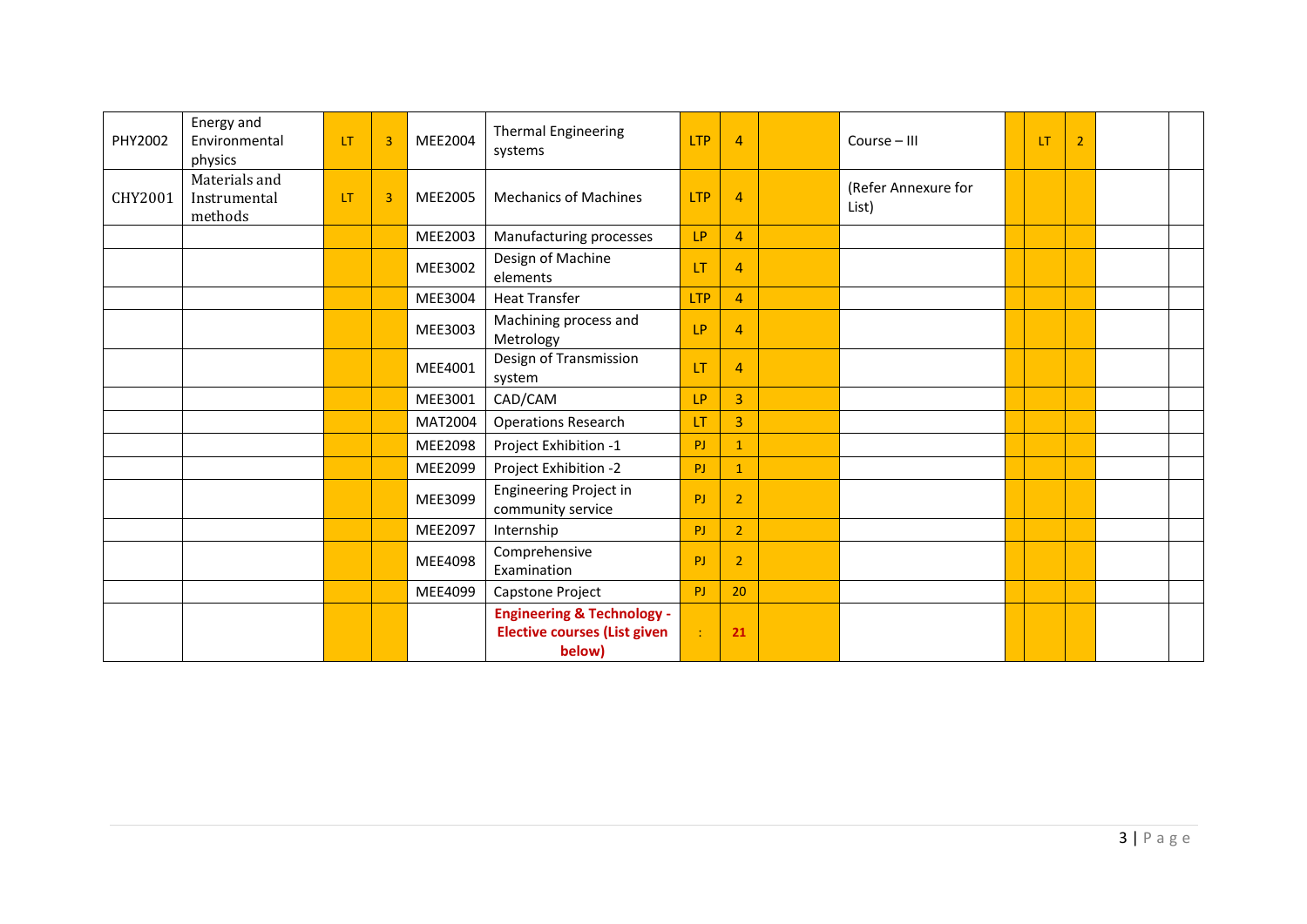## Annexure 1: Program Electives

|         | Total Credits of 21 to be chosen from the basket of courses.                                                     |             |                |         |                                |             |                             |         |                                                    |             |                |  |  |  |
|---------|------------------------------------------------------------------------------------------------------------------|-------------|----------------|---------|--------------------------------|-------------|-----------------------------|---------|----------------------------------------------------|-------------|----------------|--|--|--|
|         | A Minimum of 15 credits from any particular basket will enable a Certificate with Specialization in that Domain. |             |                |         |                                |             |                             |         |                                                    |             |                |  |  |  |
|         | <b>Thermal Engineering</b>                                                                                       | <b>Type</b> | <b>Cr</b>      |         | <b>Design Engineering</b>      | <b>Type</b> | cr                          |         | <b>Manufacturing Technology</b>                    | <b>Type</b> | <b>C</b><br>r. |  |  |  |
| MEE4002 | <b>Computational Fluid</b><br>Dynamics                                                                           | LP          | 3              | MEE3011 | <b>Finite Element Analysis</b> | <b>LTP</b>  | 4                           | MEE4003 | <b>Advanced Machining Processes</b>                | LP          | 4              |  |  |  |
| MEE3006 | IC Engines                                                                                                       | <b>LT</b>   | 3              | MEE3012 | Failure Analysis and<br>Design | LT          | 3                           | MEE2001 | <b>Metal Casting Technology</b>                    | LP          | 3              |  |  |  |
| MEE3007 | Renewable Energy<br>sources                                                                                      | <b>LP</b>   | 3              | MEE3013 | <b>Mechanical Vibrations</b>   | LT          | 3                           | MEE3006 | <b>Tool and Die Design</b>                         | LT          | 3              |  |  |  |
| MEE2006 | Power Plant<br>Engineering                                                                                       | <b>LT</b>   | 3<br>MEE2008   |         | New Product<br>Development     | LΤ          | 3<br>MEE3017                |         | Design and manufacturing of<br>composite materials | LT.         | 3              |  |  |  |
| MEE3008 | Turbomachines                                                                                                    | LT          | 3              | MEE3014 | <b>Robotics and Automation</b> | LP          | 4                           | MEE3018 | Non Destructive Testing                            | LP          | 3              |  |  |  |
| MEE2007 | Fuels and<br>combustion                                                                                          | LT          | 3              | MEE2009 | Instrumentation and<br>Control | LP          | 3                           | MEE3019 | <b>Additive Manufacturing Technologies</b>         | LP          | $\overline{3}$ |  |  |  |
| MEE3009 | Gas dynamics and jet<br>propulsion                                                                               | LT          | $\overline{3}$ | MEE3015 | Mechatronics                   | LP          | 3<br>MEE2012<br><b>MEMS</b> |         |                                                    | LP          | $\overline{3}$ |  |  |  |
| MEE3010 | Automobile<br>Engineering                                                                                        | <b>LP</b>   | 3              | MEE2010 | Tribology                      | LP          | 3                           | MEE2013 | Metal Forming Theory and Practice                  | LP          | 3              |  |  |  |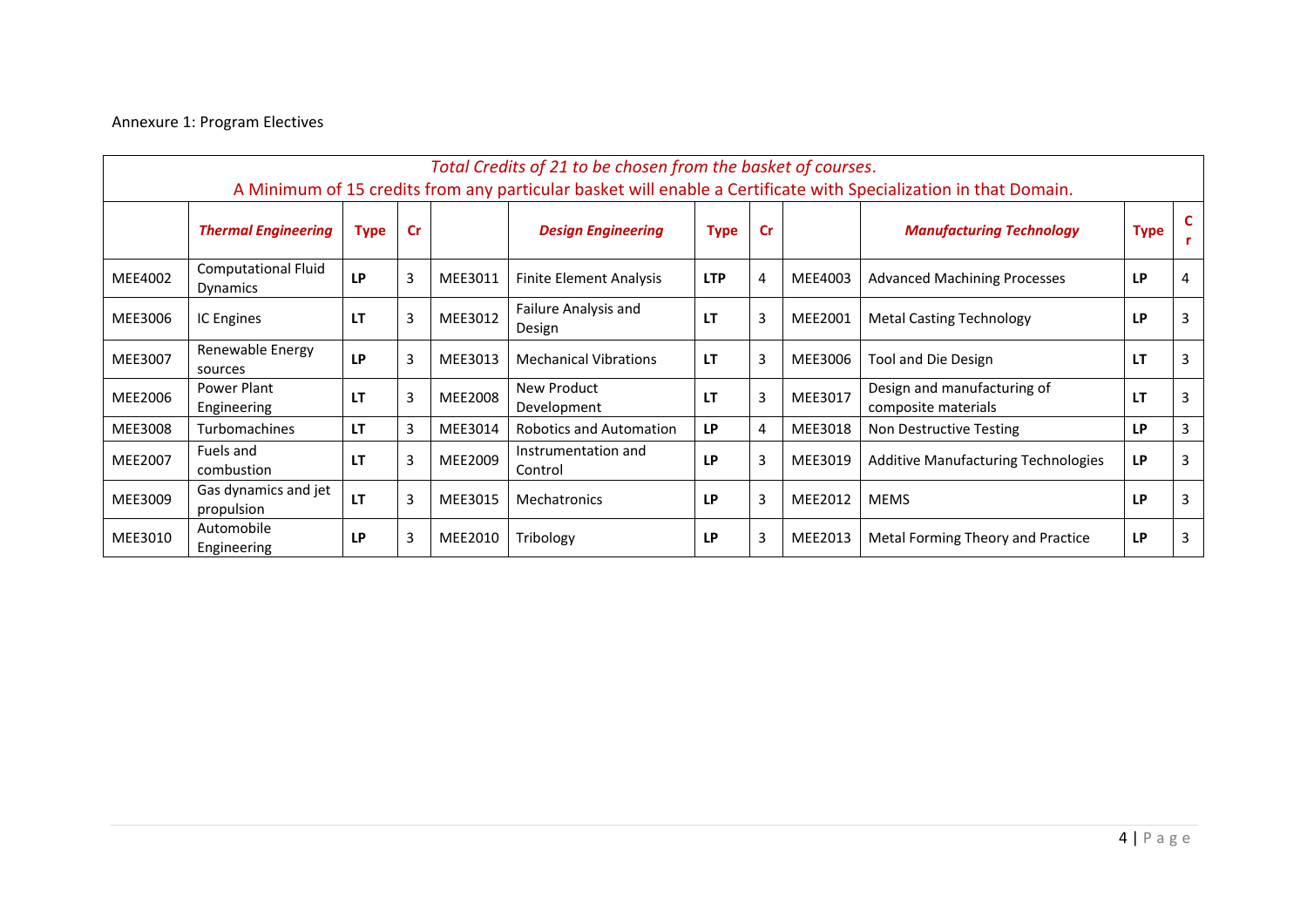|                | Semester Course Arrangement - B Tech (Mechanical Engineering) |                 |                |                |                                                |           |                |             |                                                                  |                 |                |             |                                   |                |              |
|----------------|---------------------------------------------------------------|-----------------|----------------|----------------|------------------------------------------------|-----------|----------------|-------------|------------------------------------------------------------------|-----------------|----------------|-------------|-----------------------------------|----------------|--------------|
|                | <b>Semester 1</b>                                             |                 |                |                | <b>Semester 2</b>                              |           |                |             | <b>Semester 3</b>                                                |                 |                | Semester 4  |                                   |                |              |
| Code           | <b>Course Title</b>                                           | <b>Ty</b><br>pe | Cr.            | Code           | <b>Course Title</b>                            | Ty<br>pe  | Cr.            | Code        | <b>Course Title</b>                                              | Cod<br>e        | Cr.            |             | <b>Course Title</b>               | <b>Type</b>    | Cr.          |
| <b>ENG1002</b> | Communication for<br>Technical<br>Professionals               | LT.             | 3              | <b>ENG2001</b> | Technical<br>Writing &<br>Composition          | <b>LT</b> | $\overline{2}$ | MEE2098     | Project<br>Exhibition $-1$                                       | PJ              | $\mathbf{1}$   | MEE2099     | Project<br>Exhibition $-2$        | P <sub>J</sub> | $\mathbf{1}$ |
| PHY1001        | <b>Engineering Physics</b>                                    | LT.<br>P        | 4              | CHY1002        | Environmental<br>Science                       | LT        | 3              | MEE2096     | Engineering<br>Design                                            | <b>LT</b>       | $\overline{2}$ | MAT2003     | Applied<br>Numerical<br>Methods   | LT             | 3            |
| CHY1001        | Engineering<br>Chemistry                                      | LT<br>P         | 4              | <b>HUM1008</b> | Swachh<br><b>Bharat</b>                        | PJ        | 2              | MAT3001     | Complex<br>variables and<br>partial<br>differential<br>equations | <b>LT</b>       | 4              | MEE2004     | Thermal<br>Engineering<br>systems | <b>LTP</b>     | 4            |
| CSE1001        | Introduction to<br>problem solving<br>and programming         | LT<br>P         | 4              | MAT2001        | Differential<br>and<br>Difference<br>equations | <b>LT</b> | 3              | MEE1003     | Materials<br>Engineering and<br>Technology                       | LP              | Δ              | MEE2005     | Mechanics of<br>Machines          | <b>LTP</b>     | 4            |
| MAT1001        | Calculus and<br>Laplace Transforms                            | LT              | 4              |                | Humanities/<br>Managemen<br>t Elective-I       | <b>LT</b> | 3              | MEE2001     | Machine<br>drawing                                               | LP              | 4              | MEE2003     | Manufacturin<br>g processes       | <b>LP</b>      | 4            |
| EEE1001        | <b>Electric Circuits and</b><br>Systems                       | LT<br>P         | 4              | MEE1002        | Engineering<br>Mechanics                       | LT        | 3              | MEE1005     | <b>Fluid Mechanics</b>                                           | <b>LTP</b>      | 4              | MEE2002     | Strength of<br>Materials          | <b>LTP</b>     | 4            |
| HUM1007        | <b>Ethics and Values</b>                                      | <b>LT</b>       | $\overline{2}$ | MEE1006        | <b>Basic</b><br>workshop                       | P         | 2              | MEE1004     | Engineering<br>Thermodynamic<br>s                                | LT.             | 3              |             | Engineering<br>Elective-1         |                | 3            |
|                |                                                               |                 |                |                | Natural<br>Sciences -<br>Elective              | <b>LT</b> | 3              |             | Open Elective-1                                                  |                 | 3              |             | Open Elective-<br>$\overline{2}$  |                | 3            |
|                |                                                               |                 |                | MEE1001        | Engineering<br>Drawing                         | <b>LP</b> | 4              |             |                                                                  |                 |                |             |                                   |                |              |
|                | <b>Total credits</b>                                          | ÷               | 25             |                | <b>Total credits</b>                           |           | 25             |             | <b>Total credits</b>                                             |                 | 25             |             | <b>Total credits</b>              |                | 26           |
|                | <b>Semester 5</b>                                             |                 |                |                | Semester 6                                     |           |                |             | <b>Semester 7</b>                                                |                 | Semester 8     |             |                                   |                |              |
| Code           | <b>Course Title</b>                                           | Ty<br>pe        | Cr.            | <b>Code</b>    | <b>Course Title</b>                            | Ty<br>pe  | Cr.            | <b>Code</b> | <b>Course Title</b>                                              | <b>Typ</b><br>e | Cr.            | <b>Code</b> | <b>Course Title</b>               | <b>Type</b>    | Cr.          |
| STS1001        | Soft skills I                                                 | LT              | $\mathbf{1}$   | STS2001        | Soft skills II                                 | LT        | $\mathbf{1}$   | MEE4099     | Capstone                                                         | PJ              | $\mathbf{0}$   | MEE4099     | Capstone                          | PJ             | 20           |